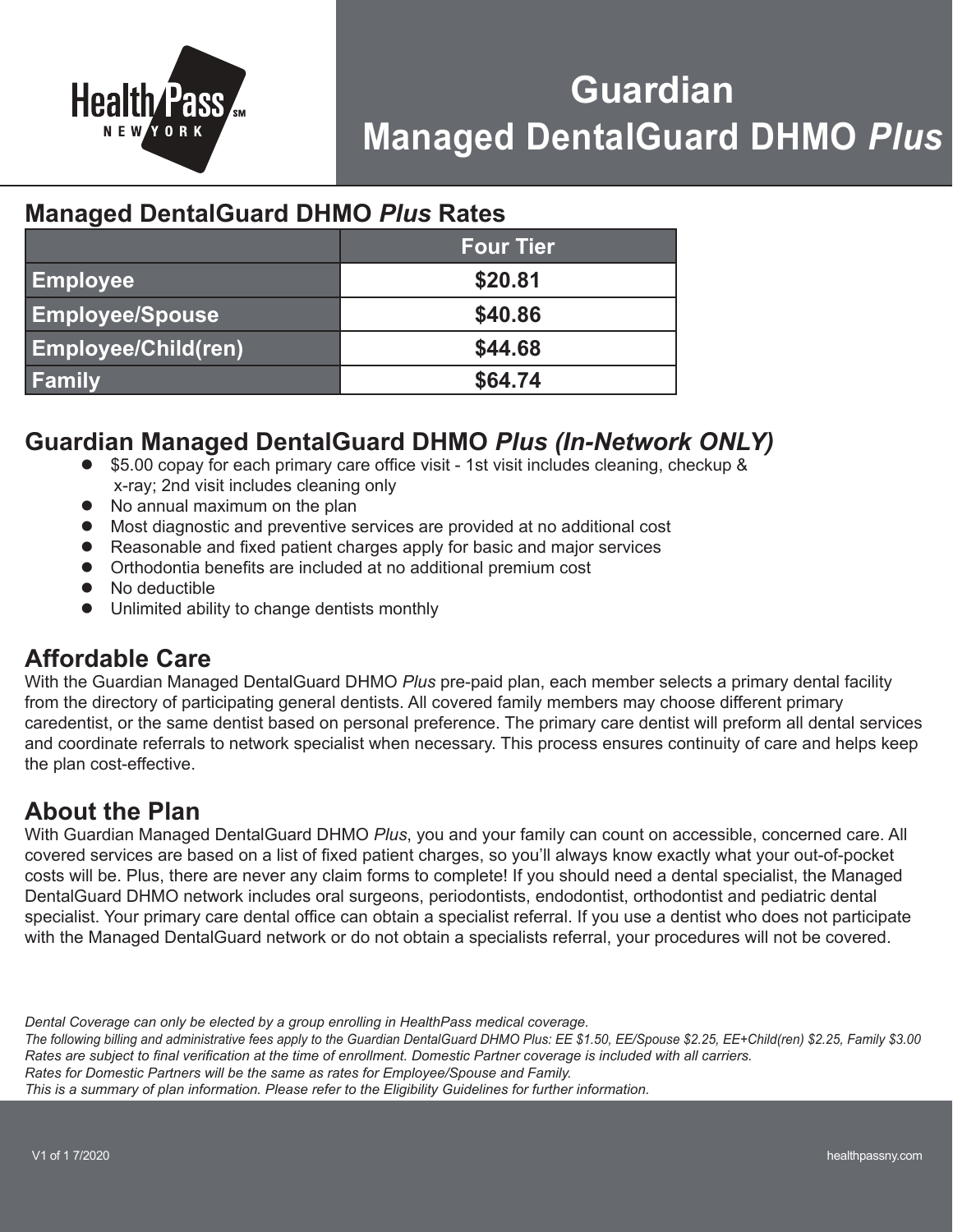### **Managed DentalGuard** *Plus*

#### **Patient Charges**

| MDG Codes ++                      | <b>Covered Services</b>                                                      | <b>5NYM Ortho 1</b> |
|-----------------------------------|------------------------------------------------------------------------------|---------------------|
|                                   | <b>Appointments and Diagnostic Services</b>                                  |                     |
| D0101                             | Office visit during regular hours, general dentist only                      | \$<br>5.00          |
| D0102                             | Broken appointment                                                           | \$<br>15.00         |
| D0120/D0140/D0150 Oral evaluation |                                                                              | No Charge           |
| D0460                             | Pulp vitality tests                                                          | No Charge           |
| D0470                             | Diagnostic casts                                                             | No Charge           |
| D9310                             | Consultation (by dentist other than practitioner providing treatment)        | \$<br>22.00         |
| D9430                             | Office visit for observation - regularly hours - no other services performed | No Charge           |
| D9440                             | Emergency office visit - after regularly scheduled office hours              | \$<br>15.00         |
|                                   | Radiographs                                                                  |                     |
| D0210                             | Intraoral - complete series (including bitewings)                            | No Charge           |
|                                   | D0220/D0230/D0240 Intraoral - periapical or occlusal - single film           | No Charge           |
| D0270/D0272/D0274 Bitewings       |                                                                              | No Charge           |
| D0330                             | Panoramic film                                                               | No Charge           |
|                                   | <b>Preventive and Space Maintenance</b>                                      |                     |
| D1110                             | Prophylaxis - adult (two services in any 12-month period) $++$               | No Charge           |
| D1120                             | Prophylaxis - child (two services in any 12-month period)++                  | No Charge           |
| D1201/D1203                       | Topical application of fluoride (may include prophylaxis) - child            | No Charge           |
| D1310                             | Nutritional counseling for control of dental disease                         | No Charge           |
| D1330                             | Oral hygiene instructions                                                    | No Charge           |
| D1351                             | Sealant - per tooth                                                          | \$<br>6.00          |
| D1510                             | Space maintainer - fixed - unilateral                                        | \$<br>41.00         |
| D1515                             | Space maintainer - fixed - bilateral                                         | \$<br>54.00         |
| D <sub>1550</sub>                 | Re-cementation of space maintainer                                           | \$<br>9.00          |
|                                   | <b>Restorative</b>                                                           |                     |
| D2110                             | Amalgam - one surface - primary                                              | \$<br>11.00         |
| D2120                             | Amalgam - two surfaces - primary                                             | \$<br>15.00         |
| D2130                             | Amalgam - three surfaces - primary                                           | \$<br>18.00         |
| D2131                             | Amalgam - four or more surfaces - primary                                    | \$<br>21.00         |
| D2140                             | Amalgam - one surface - permanent                                            | \$<br>13.00         |
| D2150                             | Amalgam - two surfaces - permanent                                           | \$<br>16.00         |
| D2160                             | Amalgam - three surfaces - permanent                                         | \$<br>20.00         |
| D2161                             | Amalgam - four or more surfaces - permanent                                  | \$<br>24.00         |
| D2210                             | Silicate cement - per restoration                                            | \$<br>11.00         |
| D2330                             | Resin/composite - one surface, anterior                                      | \$<br>15.00         |
| D2331                             | Resin/composite - two surfaces, anterior                                     | \$<br>20.00         |
| D2332                             | Resin/composite - three surfaces, anterior                                   | \$<br>24.00         |
| D2335                             | Resin/composite - four or more surfaces or incisal angle, anterior           | \$<br>28.00         |
| D2336                             | Composite resin crown, anterior - primary                                    | \$<br>31.00         |
| D2380                             | Resin/composite - one surface, posterior - primary                           | \$<br>18.00         |
| D2381                             | Resin/composite - two surfaces, posterior - primary                          | \$<br>20.00         |
| D2382                             | Resin/composite - three surfaces, posterior - primary                        | \$<br>25.00         |
| D2385                             | Resin/composite - one surface, posterior - permanent                         | \$<br>17.00         |
| D2386                             | Resin/composite - two surfaces, posterior - permanent                        | \$<br>24.00         |
| D2387                             | Resin/composite - three or more surfaces, posterior - permanent              | \$<br>30.00         |
|                                   | <b>Crown, Bridge and Other Cast Restorations</b>                             |                     |
| D2510                             | Inlay - metallic - one surface <sup>*</sup>                                  | \$<br>197.00        |
| D2520/D6520                       | Inlay - metallic - two surfaces •                                            | \$<br>225.00        |
| D2530/D6530                       | Inlay - metallic - three surfaces •                                          | \$<br>260.00        |
| D2543/D6543                       | Onlay - metallic - three surfaces •                                          | \$<br>265.00        |
|                                   | Onlay - metallic - four or more surfaces •                                   | \$                  |
| D2544/D6544                       |                                                                              | 275.00<br>\$        |
| D2702                             | Crown supporting existing partial denture, in addition to crown              | 125.00<br>\$        |
| D2703                             | Multiple crown and bridge unit treatment plan - per unit                     | 125.00              |
| D2740                             | Crown - porcelain/ceramic substrate                                          | \$<br>275.00        |
| D2750-D2752                       | Crown - porcelain fused to metal*                                            | \$<br>275.00        |
| D2790-D2792                       | Crown - full cast metal*                                                     | \$<br>275.00        |
| D2810/D6780                       | Crown - 3/4 cast metallic+                                                   | \$<br>275.00        |
| D6210-D6212                       | Pontic - cast metal+                                                         | \$<br>270.00        |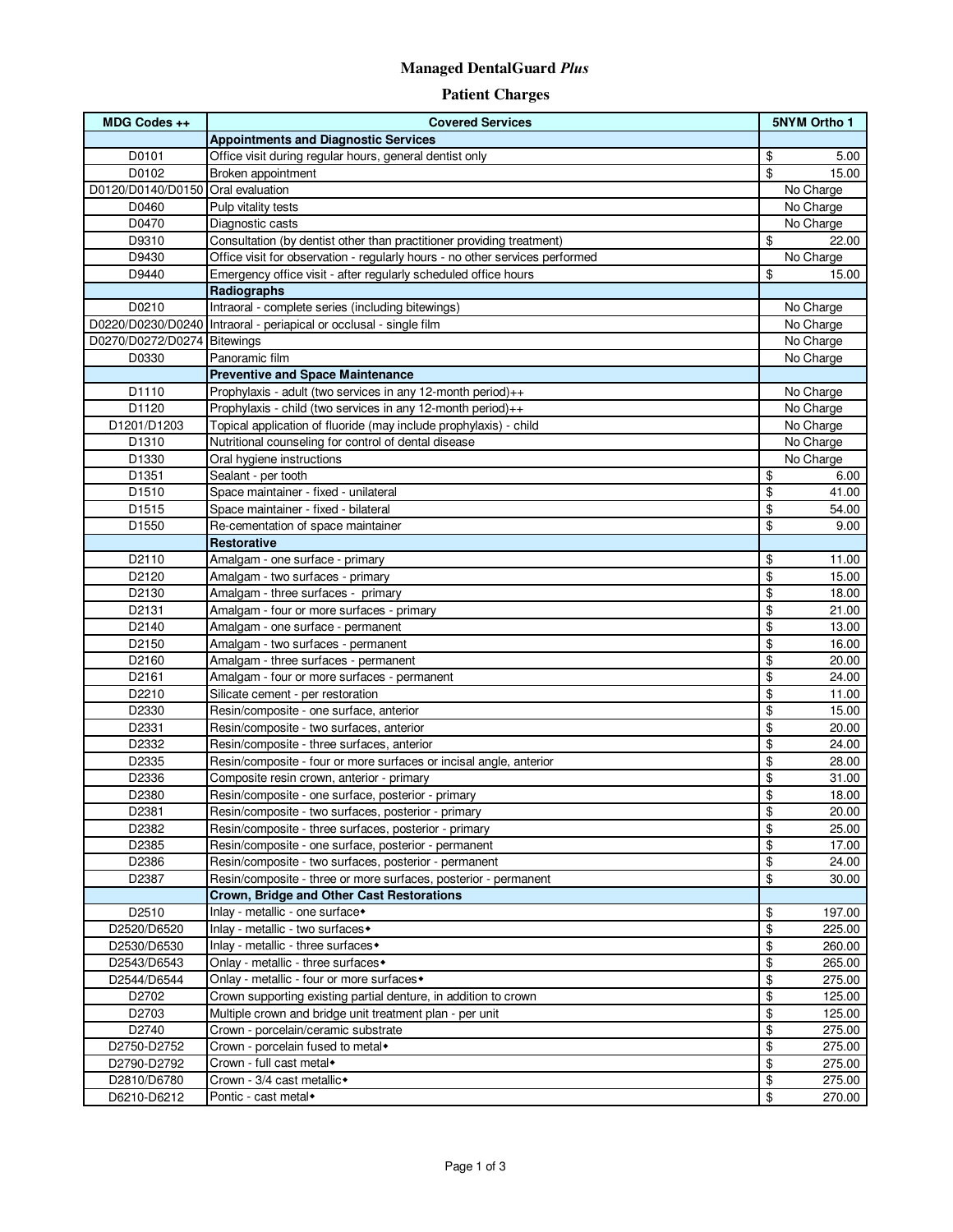### **Managed DentalGuard** *Plus*

### **P atient Charges**

| $MDG$ Codes $++$ | <b>Covered Services</b>                                                              | 5NYM Ortho 1 |        |
|------------------|--------------------------------------------------------------------------------------|--------------|--------|
| D6240-D6242      | Pontic - porcelain fused to metal*                                                   | \$           | 270.00 |
| D6750-D6752      | Crown - abutment - porcelain fused to metal*                                         | \$           | 275.00 |
| D6790-D6792      | Crown - abutment - full cast metal*                                                  | \$           | 275.00 |
|                  | <b>Other Restorative Services</b>                                                    |              |        |
| D2910/D2920      | Recement inlay, crown, bridge                                                        | \$           | 12.00  |
| D2930/D2931      | Prefabricated stainless steel crown                                                  | \$           | 75.00  |
| D2932            | Prefabricated resin crown                                                            | \$           | 95.00  |
| D2940            | Sedative filling                                                                     | \$           | 12.00  |
| D2950/6973       | Core buildup, including any pins                                                     | \$           | 70.00  |
| D2951            | Pin retention - per tooth, in addition to restoration                                | \$           | 15.00  |
| D2952/D6970      | Cast post and core                                                                   | \$           | 110.00 |
| D2954/D6972      | Prefabricated post and core                                                          | \$           | 90.00  |
| D2960            | Labial veneer (laminate) - chairside                                                 | \$           | 225.00 |
|                  | <b>Endodontics</b>                                                                   |              |        |
| D3110/D3120      | Pulp cap (excluding final restoration)                                               | \$           | 8.00   |
| D3220            | Therapeutic pulpotomy (excluding final restoration)                                  | \$           | 18.00  |
| D3310            | Root canal, anterior (excluding final restoration)                                   | \$           | 90.00  |
| D3320            | Root canal, bicuspid (excluding final restoration)                                   | \$           | 110.00 |
| D3330            | Root canal, molar (excluding final restoration)                                      | \$           | 140.00 |
| D3346            | Root canal - retreatment - anterior                                                  | \$           | 115.00 |
| D3347            | Root canal - retreatment - bicuspid                                                  | \$           | 130.00 |
| D3348            | Root canal - retreatment - molar                                                     | \$           | 160.00 |
| D3410            | Apicoectomy/periradicular surgery - anterior                                         | \$           | 90.00  |
| D3421            | Apicoectomy/periradicular surgery - bicuspid - first root                            | \$           | 100.00 |
| D3425            | Apicoectomy/periradicular surgery - molar - first root                               | \$           | 120.00 |
| D3426            | Apicoectomy/periradicular surgery - each additional root                             | \$<br>\$     | 42.00  |
| D3430            | Retrograde filling - per root<br><b>Periodontics</b>                                 |              | 30.00  |
| D4210            | Gingivectomy or gingivoplasty - per quadrant                                         | \$           | 75.00  |
| D4211            | Gingivectomy or gingivoplasty - per tooth                                            | \$           | 20.00  |
| D4240            | Gingival flap procedure, including root planing - per quadrant                       | \$           | 90.00  |
| D4249            | Crown lengthening - hard tissue                                                      | \$           | 105.00 |
| D4260            | Osseous surgery - including flap entry, closure - per quadrant - five to eight teeth | \$           | 140.00 |
| D4261            | Osseous surgery - including flap entry, closure - per quadrant - one to four teeth   | \$           | 85.00  |
| D4270            | Pedicle soft tissue graft procedure                                                  | \$           | 105.00 |
| D4271            | Free soft tissue graft procedure (including donor site surgery)                      | \$           | 110.00 |
| D4341            | Periodontal scaling and root planing - per quadrant                                  | \$           | 30.00  |
| D4355            | Full mouth debridement to enable comprehensive evaluation and diagnosis              | \$           | 18.00  |
| D4910            | Periodontal maintenance procedures (following active therapy)                        | \$           | 16.00  |
| D4920            | Unscheduled dressing change (other than by treating dentist)                         | \$           | 14.00  |
| D9951            | Occlusal adjustment - limited -per visit                                             | \$           | 15.00  |
|                  | <b>Prosthodontics (Removable)</b>                                                    |              |        |
| D5110/D5120      | Complete denture (including routine post delivery care)                              | \$           | 330.00 |
| D5130/D5140      | Immediate denture (including routine post delivery care)                             | \$           | 360.00 |
| D5211            | Upper partial denture - resin base, including clasps, rests, teeth                   | \$           | 275.00 |
| D5212            | Lower partial denture - resin base, including clasps, rests, teeth                   | \$           | 315.00 |
| D5213/D5214      | Cast metal framework with resin base - including clasps, rests, teeth                | \$           | 365.00 |
|                  | <b>Repairs and Adjustments</b>                                                       |              |        |
| D5410/11/21/22   | Denture adjustments                                                                  | \$           | 20.00  |
| D5510            | Repair broken base, complete denture                                                 | \$           | 35.00  |
| D5520/D5640      | Replace missing or broken teeth - per tooth                                          | \$           | 32.00  |
| D5610            | Repair resin denture saddle or base                                                  | \$           | 40.00  |
| D5630            | Repair or replace clasp                                                              | \$           | 50.00  |
| D5650            | Add tooth to existing partial                                                        | \$           | 45.00  |
| D5660            | Add clasp to existing partial                                                        | \$           | 55.00  |
| D5710/11/20/21   | Rebase denture                                                                       | \$           | 140.00 |
| D5730/31/40/41   | Reline dentures (chairside)                                                          | \$           | 75.00  |
| D5750/51/60/61   | Reline dentures (laboratory)                                                         | \$           | 105.00 |